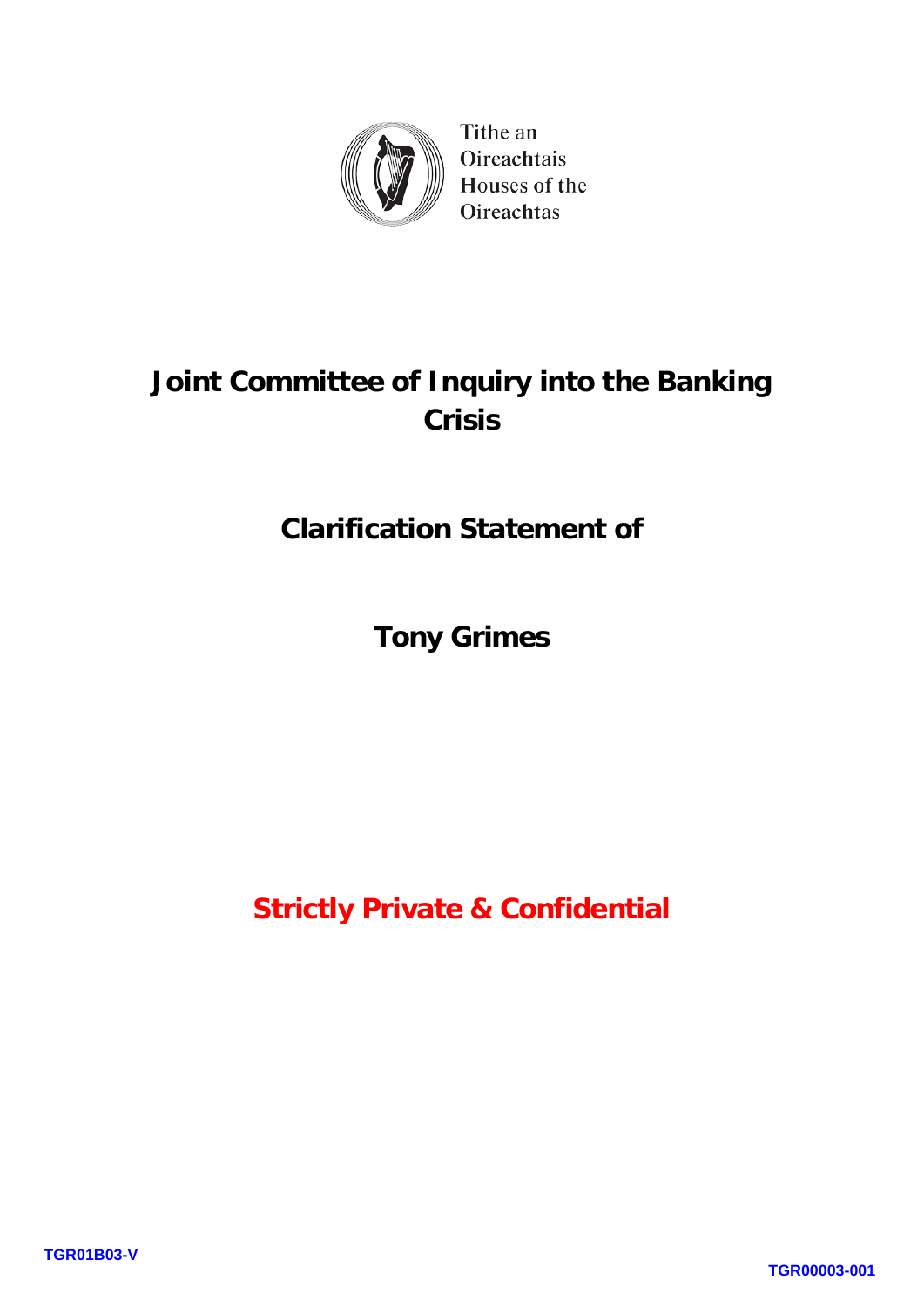As indicated on its cover page, the document(s) contained within are confidential unless and until the Joint Committee decides otherwise including where the Joint Committee publishes such document(s). For the avoidance of doubt, "documents" include witness statements in this context. Further to section 37 of the Houses of the Oireachtas (Inquiries, Privileges and Procedures) Act 2013 ("the Act"), while the documents remain confidential, you must not disclose the document(s) or divulge in any way that you have been given the document(s), other than:

"(a) with the prior consent in writing of the committee,

(b) to the extent necessary for the purposes of an application to the Court, or in any proceedings of the Part 2 inquiry, or

(c) to his or her legal practitioner. $1$ <sup>1</sup>

Serious sanctions apply for breach of this section. In particular, your attention is drawn to section 41(4) of the Act, which makes breach of section 37(1) a criminal offence.

**.** 

<span id="page-1-0"></span><sup>1</sup> *See s.37 of the Houses of the Oireachtas (Inquiries, Privileges and Procedures) Act 2013*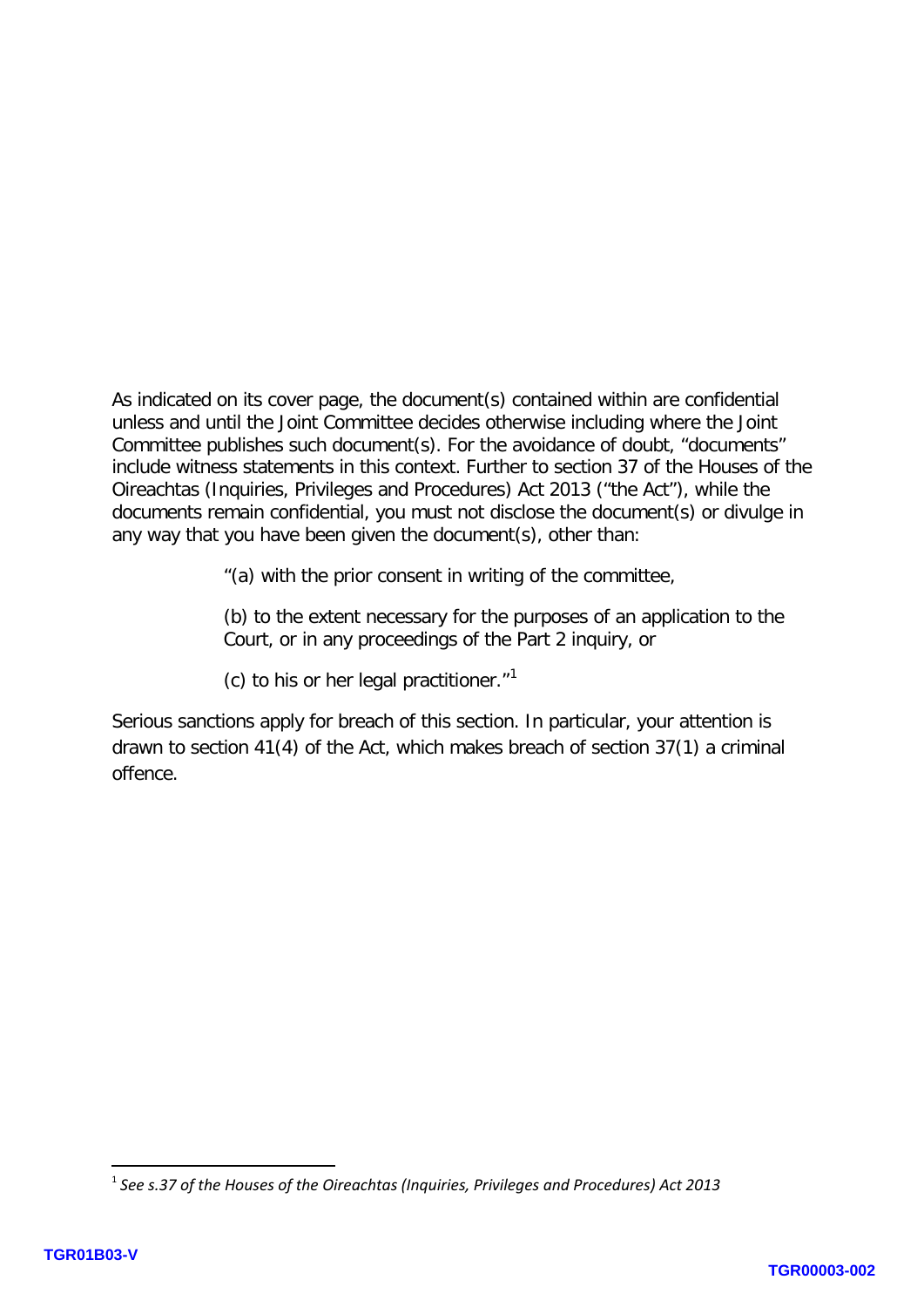#### Issues Raised by the Inquiry in its letter of 2 October 2015

#### Introduction

1. The responses to the first three Witness Questions are contained in my Response to the Statement of Frank Browne dated the  $23<sup>rd</sup>$  October 2015 accompanying this document.

#### Question 4

2. I fully agree with Alan Grey's statement that the option of issuing a guarantee arose from extensive analysis by the Department of Finance, the Central Bank and the Regulator. I list below the times and sources of this analysis. The issues of a guarantee was never considered as the 'main' option: it was always expected that the most appropriate policy response would depend on the particular circumstances.

### Department of Finance: Financial Stability Issues - Scoping Paper, 24 January, 2008

3. While the question of ELA is one for the Central Bank, the Minister For Finance could quickly become involved if this became public in order to manage the broader financial stability issue. There could be pressure to give assurances that the State was prepared to support the bank in difficulty or provide guarantees to its depositors (see details of types of guarantee below). If ELA became known to the market it may be necessary, as in the UK, to issue a guarantee to depositors to stem outflows. In circumstances in which the whole financial system is under threat the confidence of the international markets in the Irish system as a whole may be undermined. The evolution of the Northern Rock crisis highlights the case for a pre-emptive response at the earliest possible stage. The implications of various legal issues were to be examined. If a financial institution is considered 'too big to fail', it is likely that the State will intervene in order to maintain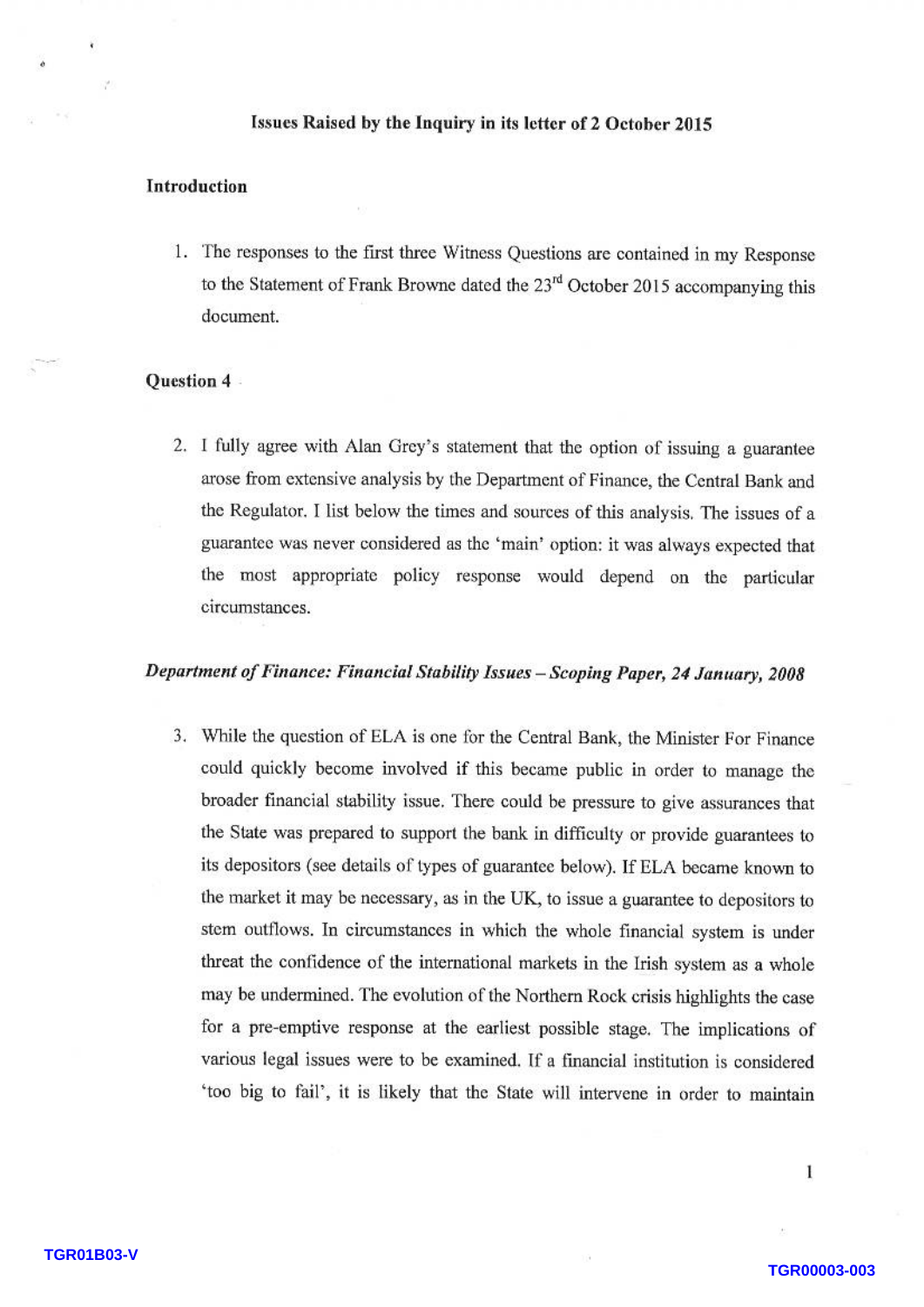financial stability. When public confidence is low almost any institution could be considered too big to fail. The Central Bank is legally prevented from extending ELA to an insolvent institution so that a State guarantee of its liabilities would be required. Letters of Comfort are not sufficient for the Central Bank; so specific legislation would be required. In order to prevent moral hazard, legislation should be prepared ex ante but only enacted when required. But this could cause problems if the time required is short and the Dail is not in session. It should be enough that the Minister announces the intention to provide the required guarantee with the approval of the Dail in due course. Nationalisation was also discussed as an option. This section shows the extent to which guarantees of various sorts were discussed in early 2008.

#### Department of Finance Presentation, 8 February 2008 (PAC document 36)

- 4. If confidence is fragile then even small institutions could trigger systemic difficulties which suggest that all institutions are too big to fail. But solvency assessment could often be an abstract /contentious exercise reflecting such issues as information gaps and valuation uncertainties, shaped by strict accounting/legal definitions, influenced by market conditions and particular assumptions.
- 5. While there are risks, it would be prudent to examine some of the lessons from Northern Rock:
	- The announcement of Bank of England support triggered a bank run and risked a systemic crisis;
	- The Deposit Guarantee Scheme (DGS) did not maintain public confidence;
	- It resulted in very substantial exposures (Bank of England loans, HMT guarantees);
	- It highlighted the risk in those circumstances that to maintain financial stability the State is left with no option other than to provide open ended guarantees.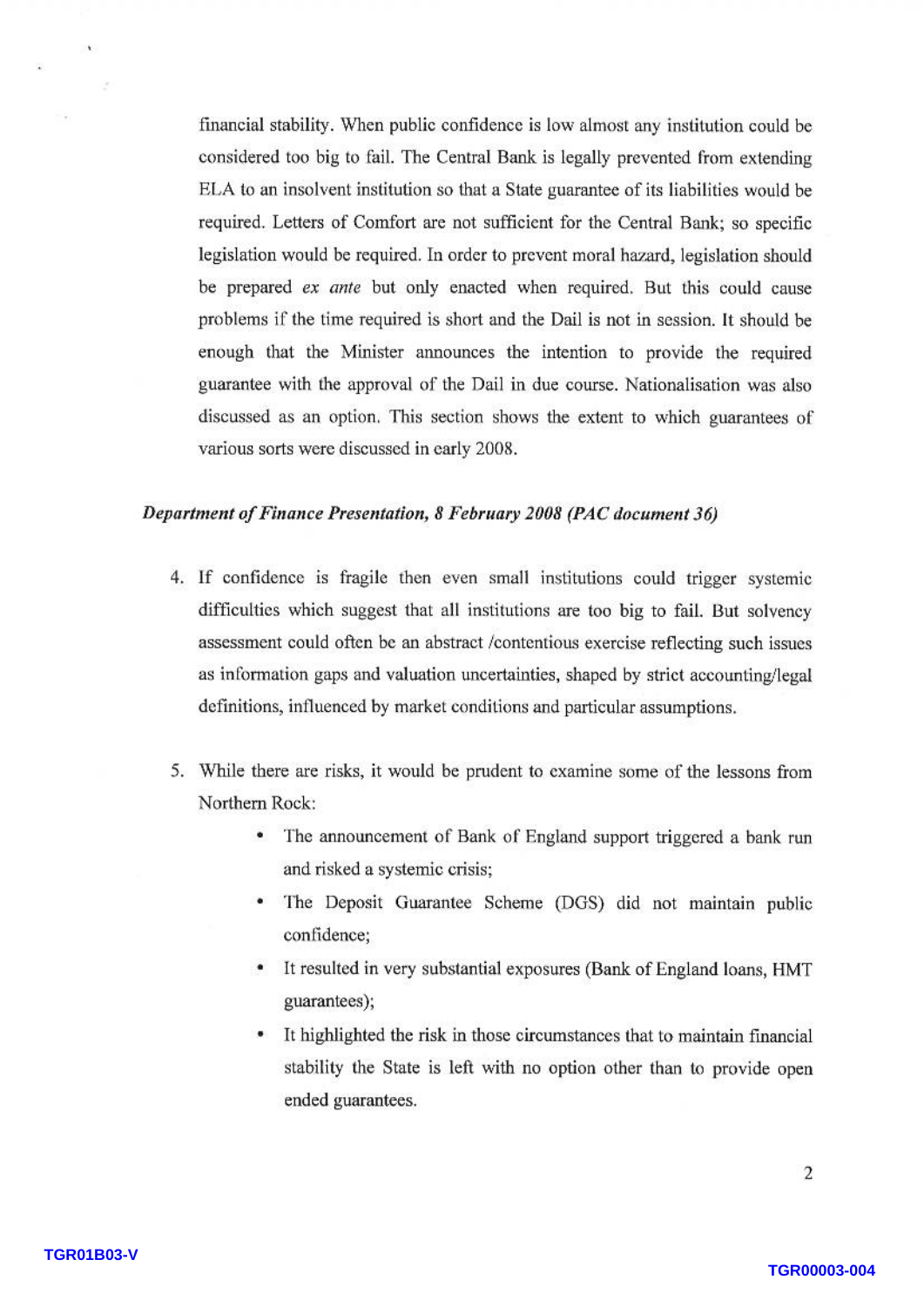- 6. The issue is whether the scale of measures adopted by the United Kingdom would be credible in Ireland e.g. the scale of State guarantees. It was agreed that a covert private sector takeover would be preferable, but it was not clear if this was legally feasible in Ireland.
- 7. Three primary solutions (market based solution, examinership and nationalization) should ideally be available before issues are in the public domain. As a matter of public policy to protect the interests of taxpayers, any requirement to provide open ended/legally binding State guarantees which expose the Exchequer to the risk of significant losses are not regarded as part of the toolkit for successful crisis management and resolution. The Minister for Finance does not have the authority to issue a guarantee and so legislation would be required subsequently. Accordingly, the draft legislation should be prepared.
- 8. Clarity was required regarding different types of State guarantee, including:
	- Conditional deposit guarantee as in Northern Rock;
	- Guarantee in respect of Central Bank liquidity support. If the institution is insolvent, a government guarantee of the institution's liabilities is required;
	- State guarantee to underwrite a bank's solvency (could only be justified in circumstances in which otherwise the entire financial system is at risk of collapse)

### Department of Finance Presentation, 8 April, 2008 (PAC document 35)

9. ELA is likely to trigger a requirement for open ended State guarantees and possibly wider systemic problems. Liquidity problems can quickly trigger solvency problems. It is necessary to maximize options for early interventions to pre-empt ELA by which time banks' financial positions are unlikely to be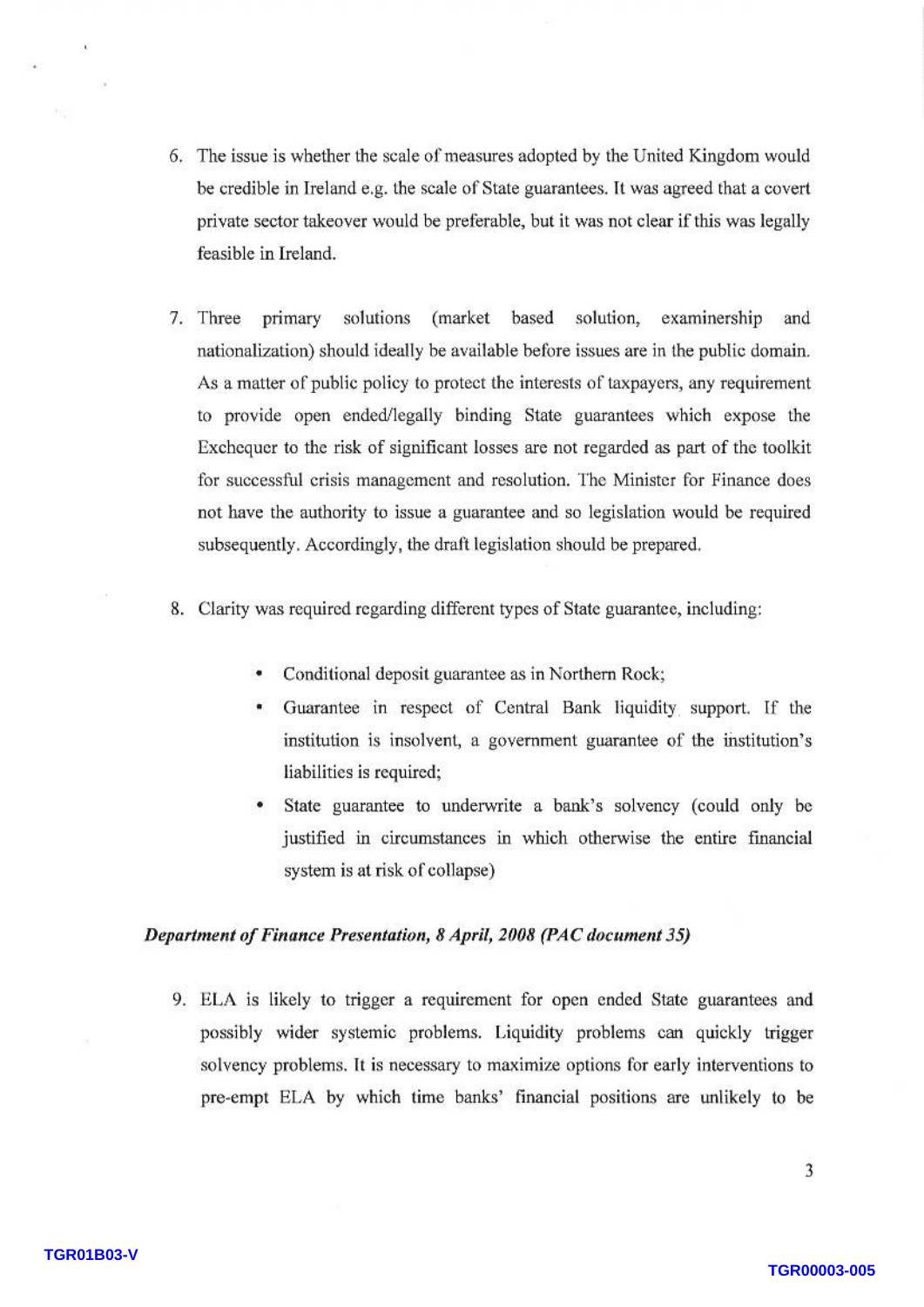retrievable. While open ended State guarantees are not regarded as part of the tool kit, there are circumstances where such guarantees may be unavoidable to maintain confidence in the overall financial system. Nationalisation is suboptimal, but may need to be considered as a last resort to pre-empt a requirement for an extended period of ELA and attempted public market rescue carried out in the public domain.

10. Financial assistance, including guarantees, not provided on commercial terms prima facie likely constitute State aid. It is in the interest of the public that the situation is solved before it enters the public domain in order to prevent contagion.

#### Paper on 'Crisis Resolution Options' discussed by DSG in mid-2008

11. This paper considers options in the event of a liquidity crisis. The simplest option is a blanket guarantee of bank liabilities. This would include senior and subordinated debt of all maturities and currencies. The option understates the taxpayer interest concern and also the moral hazard issue. But banks would be able to get term funding. This scheme is easy to implement. However, there are three disadvantages: firstly, the final cost to the taxpayer is not clear, either in the ST or LT; secondly, it could create moral hazard issues in the future, and; thirdly, it would punish banks that were not imprudent in their lending. The paper also considers other options including State funding vehicles for bank liabilities, State vehicles for bank assets, and an actively managed portfolio for bank assets as well as ELA and swap operations. ELA is considered useful as long as the public remain confident in the institution. However, in the event of a run on the institution ELA is unlikely to deal with the underlying problem. If not, ELA will only delay the inevitable.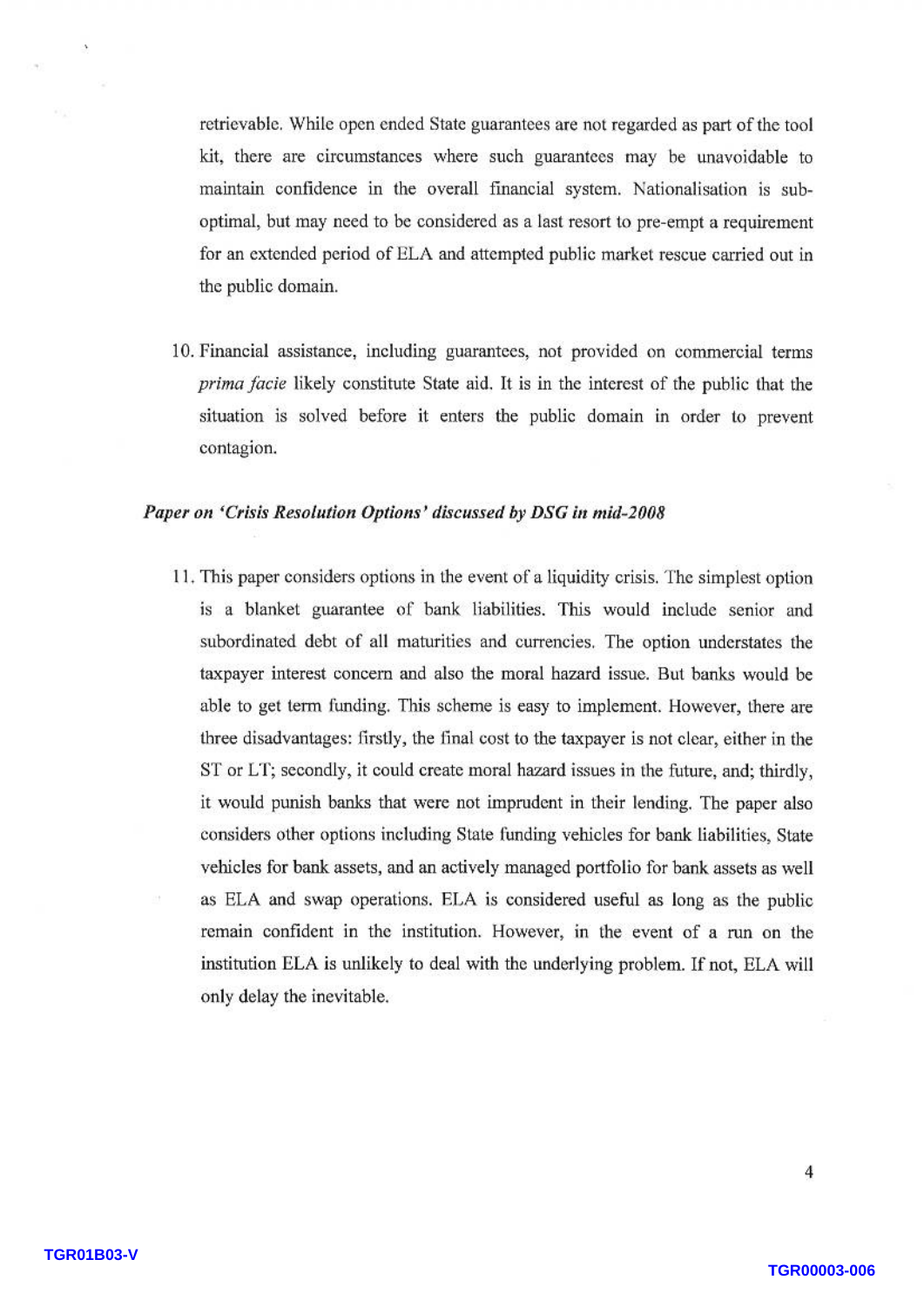- 12. It is clear from the above that the possible issue of a State Guarantee received extensive analysis from early 2008 and that it might be inevitable in the event of a systemic crisis.
- 13. I disagree with Brendan McDonagh's comment that the guarantee 'almost came out of nowhere'. Both in its role as an advisor to the Department and the fact that the NTMA became part of the DSG framework sometime in the summer of 2008, it is likely that the NTMA would have been exposed to the Crisis Management Options papers which, inter alia, examined the role of a guarantee, prepared at that time.
- 14. Finally, there is a minute of a meeting of 18 September 2008 chaired by the Minister which shows that Mr. McDonogh also attended (PAC document 14). This meeting discussed the possible role of a guarantee.

#### Question 5

15. I have no record of the meeting of 24 September 2008 attended by the Minister for Finance, the Department of Finance, the Central Bank, the Financial Regulator and the NTMA. I would have thought that the Department would have been the best source of an account of this meeting.

## Clarification of an opinion given at my appearance before the Inquiry on 27 May 2008

16. During my attendance before the Inquiry on 27 May 2007, I was asked by Deputy McGrath (p. 36), Senator Barrett (p. 42), Senator MacSharry (p. 47) and Deputy O'Donnell (p. 55) about the implications of the unwinding of the contracts for difference relating to shares in Anglo. It is clear from my testimony (p.36) that I had not anticipated this line of questioning. When asked by Deputy McGrath whether it was a significant issue potentially that could affect the stability of the